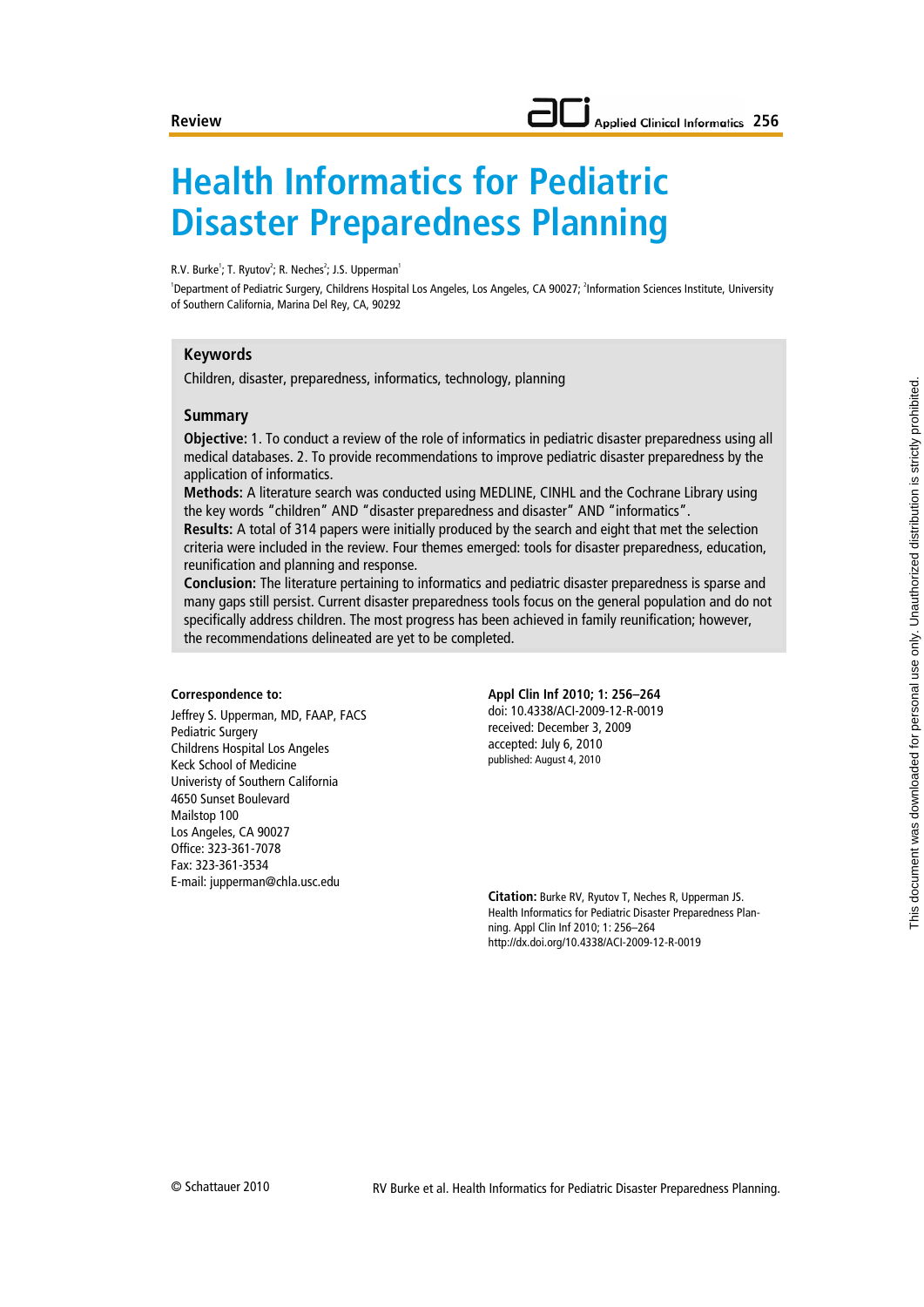# **1. Background**

The potential contribution of informatics to public health and disaster preparedness was first demonstrated during the anthrax attacks in 2001 [1]. At that time, the contribution of informatics was primarily considered to be supportive and focused mostly on ancillary technology, such as electronic mail communication. Since the anthrax attacks, a series of publichealth events have helped to define the role of informatics in disaster preparedness [1]. The ensuing events exposed the fragmented public health information system, which complicated rapid information sharing and response, and demonstrated the need for consistency and interconnectedness of information systems in public health and disaster preparedness. Since then, many leaders and emergency planners have recognized the importance of informatics for response to natural and man-made disasters [1-6].

During and after a disaster, children are particularly vulnerable due to physiological, developmental, and psychological differences [7-9] and special considerations are necessary in order to provide proper care for them. Pediatric response can be improved in a number of ways, including enhanced pediatric disaster expertise and limited family separation [10]. However, planners tend to overlook pediatric needs because the significance of their differences from the adult population is not generally recognized [11]. Moreover, some believe that during emergencies and disasters children can receive the same care as adults. However, this notion is wrong. With regards to physiological makeup, their organs are proportionately larger, closer together, and not as well-protected as are adult organs. Their small size increases their chances of sustaining serious head and multisystem organ injuries from blunt trauma. The fact that children breathe faster and have more rapid heart rates increases their susceptibility to airborne chemical and biological agents. Children also metabolize drugs differently than adults, thereby requiring varying dosages of drugs, antidotes, and specialized equipment for medication administration. Children also have a greater surface area relative to body mass than adults and have more permeable skin, thereby receiving proportionally higher doses of agents that either affect the skin or are absorbed through the skin. Children become dehydrated easily and possess minimal reserve, placing them at greater risk to agents that cause diarrhea and/or vomiting.

Children also have developmental and psychological limitations and may not have the motor or cognitive skills necessary to understand the presence of risk and seek an escape. Developmentally, children lack the self-preservation and cognitive skills that enable them to know how to react [11]. The coping skills of children are less developed than are those of adults. Their mental health suffers not only from direct exposure to traumatic events but indirect exposure as well. Psychological stress hinders their growth and development patterns. The chaos associated with disaster events may induce a crippling sense of fear or anxiety in children, such as post-traumatic stress disorder [11].

Disaster planning that thoroughly incorporates the specific vulnerabilities of the pediatric population serves to increase a healthcare facility's success in treating children involved in a disaster. Since many children are seen and cared for emergently in adult hospitals, it is reasonable to postulate that most children will receive emergency care at these same facilities after a disaster. Therefore, online disaster-related pediatric information and decision-support software may assist healthcare workers at these adult centers in preparation for, during and after a disaster crisis. Consistent with the gap in pediatric preparedness, we found that despite the increasing role of informatics in public health and disaster preparedness, there is sparse discussion in relation to the pediatric specific informatics tools [12].

# **2. Objectives**

- 1. To conduct a systematic review of the medical literature, from 1990-2010, investigating the role of informatics in pediatric disaster preparedness.
- 2. To provide recommendations to improve pediatric disaster preparedness by the application of informatics.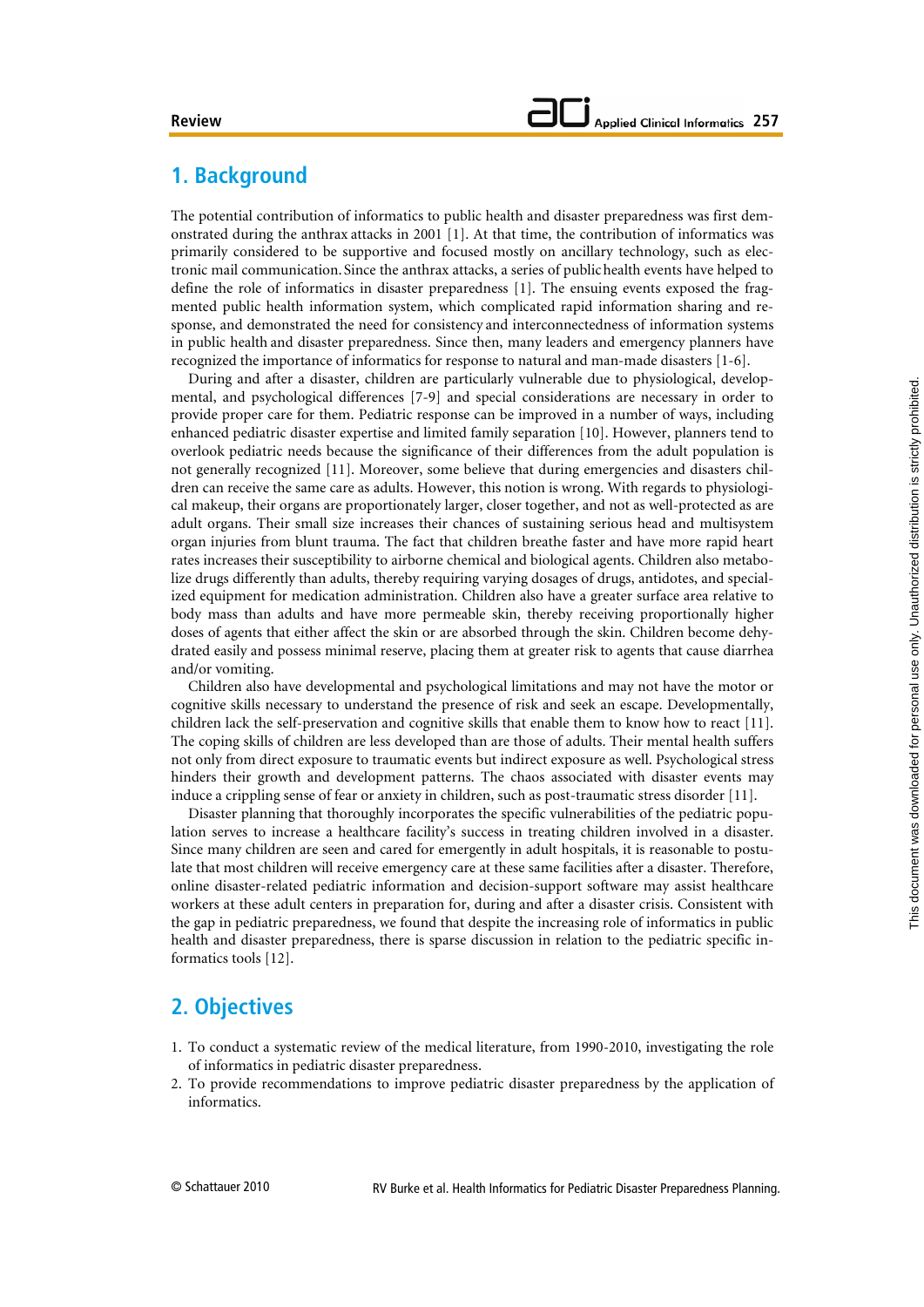# **3. Methods**

### **3.1 Search Strategies**

A search of all research articles was conducted on MEDLINE, CINHL and the Cochrane Library. The search was restricted to peer-reviewed articles published. In accordance with the Medical Subject Heading (MeSH-Thesaurus) system, the following search terms were entered in PubMed: "children" AND "disaster preparedness" (164 hits) and "disaster" AND "informatics" (130 additional hits). The same search terms were entered in CINHL and the Cochrane Library. The CINHL search produced an additional 20 hits while the Cochrane Library search failed to produce any additional hits. No language restriction was included. The first screening took place on November 11, 2009.

We imported the search results into EndNote [13], a bibliographic management software program and removed duplicates. One reviewer screened all titles and abstracts to identify scientific papers reporting relevant research findings. In cases where the abstract did not provide enough information, the full article was retrieved and examined by the reviewer. The final set of articles was confirmed by the entire investigative team. We proceeded in accordance with the QUOROM Statement, which indicates how to perform meta-analyses of randomized controlled trials [14]. The QUOROM Group explicitly recommends the use of the QUOROM checklist and QUOROM flowcharts for systematic reviews like this one. The structured presentation of methods and results is also in line with the Statement.

### **3.2 Selection Criteria**

Titles and abstracts ( $n = 314$ ) were screened to identify scientific papers reporting research findings. Manuscripts identified as correspondence were excluded. Inclusion criteria were: original papers published in 1990-2010, containing the aforementioned search terms in the title and/or in the abstract. Because of the sparse literature pertaining to informatics and pediatric disaster preparedness, we expanded the search to include manuscripts that although may not mention children specifically, discussed disaster preparedness themes that may be applied to the pediatric population. The selection process is delineated in  $\triangleright$  Figure 1.

## **3.3 Collection/Analysis**

In total, eight articles reported findings or discussed topics that met the selection criteria and were included in this review. Four key themes were identified from the content of the articles reviewed.

### **3.4 Human Subjects**

No human subjects were involved in the preparation of this manuscript.

# **4. Main Results**

Of the 314 articles culled, four themes emerged: disaster preparedness tools, education, reunification, and planning and response. Our key findings are reported below. A summary of the basic details of these research-based papers is presented in  $\blacktriangleright$  Table 1.

### **4.1 Disaster Preparedness Tools**

We examined other papers that focused on disaster preparedness tools and informatics. One study found that most U.S. hospitals have wireless local area networks (WLANs) with disaster medical response capabilities, which consists of mass casualty response, incident control, decontamination, comprehensive medical treatment, and public health initiatives. Their data indicated that combined with the wireless LAN, many hospitals have also acquired personal digital assistants, tablets, and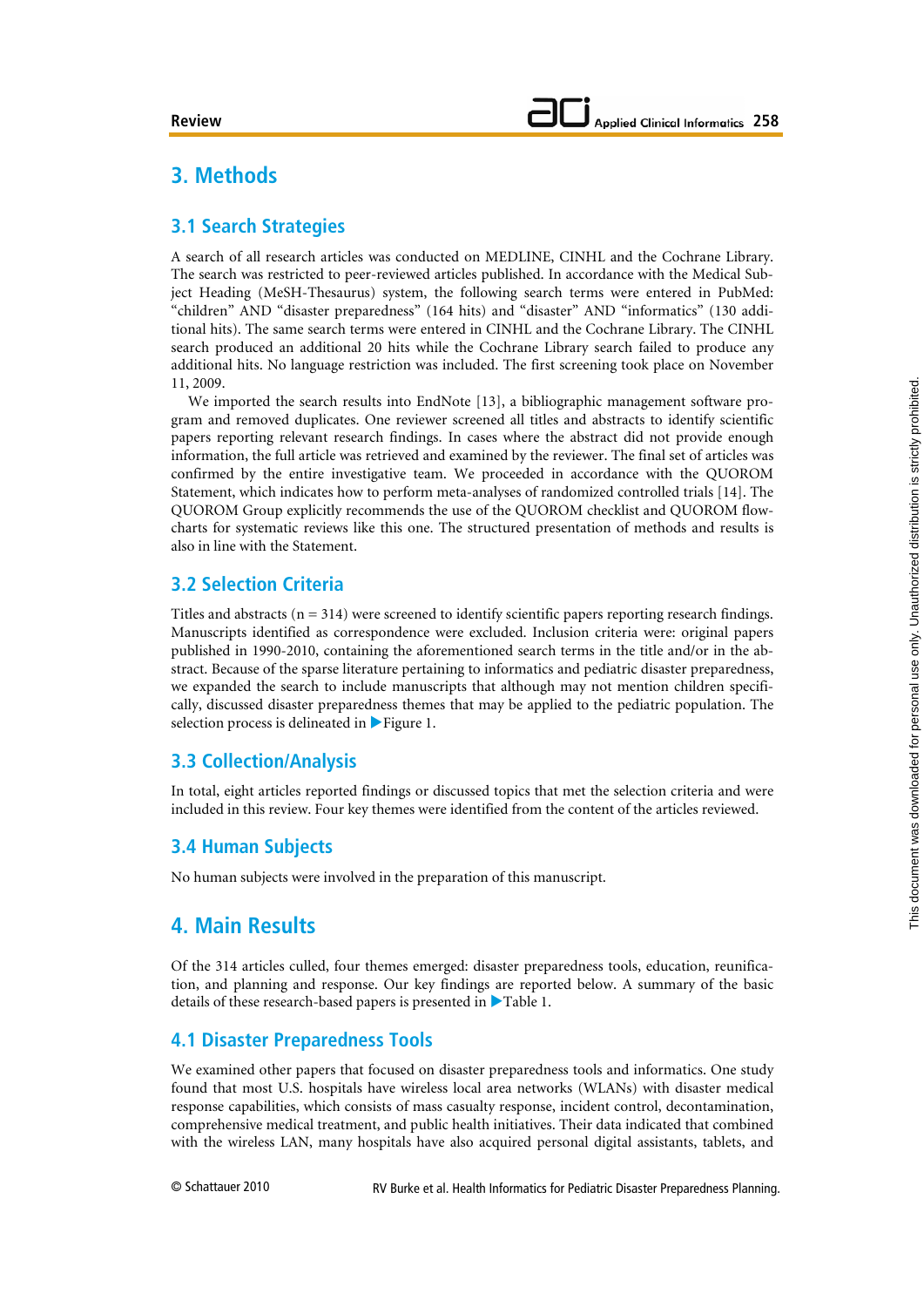handheld personal computers. These devices are important for rapid disaster medical response [2], which include being able to locate, mobilize, and move available resources swiftly as well as to coordinate their use effectively upon arrival at a disaster scene. New technologies in communications, the Internet, computer miniaturization, and advanced "smart devices" have the potential to vastly improve the emergency medical response to disasters [15]. Particularly, wireless Internet and geopositioning technologies may have the greatest impact on improving communications, information management, and overall disaster response and emergency medical care by enhancing mass casualty field care, provider safety, field incident command, resource management, informatics support, and regional emergency department care of disaster victims [15].

In another report, we found that an informatics tool was developed for integrating handheld devices, wireless networks, global positioning system, digital cameras, and bar code scanners with customized triage software. The architecture infrastructure for the portable device, called Triage and Casualty Informatics Technology (TACIT), can expedite triage, transport, and treatment procedures within a mass casualty incident [16]. Initial field trials demonstrated robustness of operation, reduced triage collection time and improved collection accuracy, suggesting that the system could increase response efficiency during a disaster [16].

#### **4.2 Education**

We found a total of three articles that discussed online education and disaster preparedness. None of the articles specifically addressed education in pediatric disaster preparedness; however, the conclusions of the articles can be extended to pediatric disaster preparedness as well since the mechanism described can be used for both adult and pediatric disaster preparedness education.

All of the articles discussed the potential of an online course for disaster and emergency preparedness. Canada developed the Disaster Medicine Online (DMO) course to fill the need for a formal training program in disaster medicine for health care professionals. DMO is an Internet-based, interactive, facilitator-guided distance-learning course on the fundamentals of disaster medicine. Evaluation of the learning materials and educational methodology demonstrated a high degree of satisfaction among users and 91% successfully passed the course, indicating that the online course is a viable option for healthcare professionals [17].

A similar online course was also developed for paramedic students. Student performance in the classroom and online was compared and the authors found that distance learning technology appears to be an effective mechanism for extending didactic paramedic education off-campus, and may be beneficial particularly to areas that lack paramedic training programs or adequate number of qualified instructors [18].

A group from Japan designed a satellite-based Internet system for use in medical applications. They combined digital satellite communication with an ordinary telephone network to create an economical countrywide network for emergency medicine and continuous medical education. The system appears to be useful not only in the event of a disaster but also during daily clinical activities [19].

#### **4.3 Reunification**

Mass casualty incidents, such as Hurricane Katrina, demonstrate that children are extremely vulnerable and can be easily separated from their families. Such events highlight the need for strategies that minimize parent-child separation and improve methods for reuniting separated children with their families. Reunification is further complicated by the developmental limitations of children, as some children may be unable to offer their name or may be too frightened to give any information [20].

After the Tsunami in 2004 separated a large number of children from their parents and families, the World Health Organization listed Guiding Principles for tracking and reunification of families [21]. Since then, several other disasters have separated families and demonstrated the complicated process of family reunification. Reunification is further complicated by the lack of development of an interoperable tracking system or a central data bank [22]. There is no current system in the United States that effectively expedites the reunification of children with their families when chil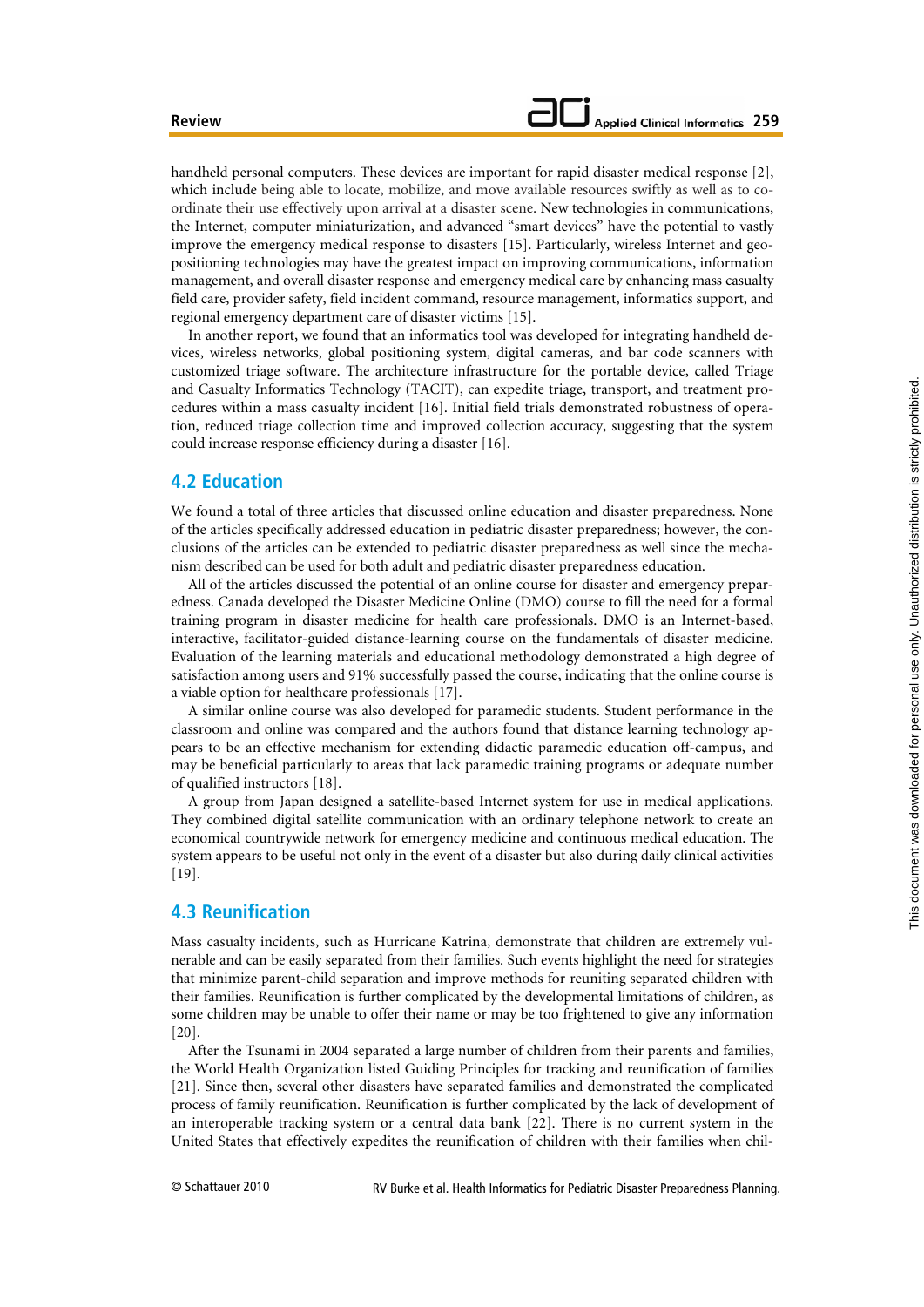dren are separated during a disaster. Chung and Shannon proposed the creation of a system that employs advanced imaging and feature-extraction technology [20]. The system would digitally capture images of individual children as they enter a facility, with these images then being automatically downloaded and posted onto a secure website. Features of each child, such as hair and eye color, would be indexed and cataloged. If a family is separated, parents could enter their child's features into the system and receive a limited set of images for identification, allowing for rapid reunification of the family [20].

### **4.4 Planning and Response**

Our literature search discovered only one informatics disaster tool specifically designed for the pediatric population, PEDSS (Pediatric Emergency Decision Support System). PEDSS was designed and implemented to support the tasks of a hospital or health care center emergency planner. PEDSS guides users at a facility that expects to receive pediatric victims through the collection and utilization of the critical information needed for a just-in-time disaster plan, which is launched immediately prior to its use. PEDSS software is designed to embody best disaster preparation practice knowledge, gather information about the specifics of a medical facility's situation, and apply that knowledge to produce advice about viable preparations. Currently PEDSS only addresses earthquakes [23] but the inclusion of other disaster types, such as fires and floods is feasible.

Kondaveti and Ganz introduced and demonstrated a decision support system for emergency managers [24]. The proposed tool can help emergency response organizations not only to perform emergency response activities efficiently but also to perform emergency resources planning (amount and location of resources). The decision support system integrated with real-time emergency response information can be a comprehensive solution for resource management in disaster response.

# **5. Discussion**

### **5.1 Current state of informatics and pediatric disaster preparedness**

Research focusing on pediatric disaster preparedness has increased in recent years. All of the articles meeting the inclusion criteria for this review were written in the last decade. However, there is still scant research addressing pediatric disaster preparedness [8], particularly in the context of informatics. This review has identified specific gaps in the scientific literature.

The potential role of informatics in disaster preparedness was realized with the introduction of the Public Health Information Network (PHIN) by the Centers for Disease Control and Prevention, in collaboration with the Department of Homeland Security. The goal is to implement a consistent national network of information systems that will support public health in being prepared for public health disasters [1]. In addition, the American Medical Informatics Association (AMIA) issued recommendations and urged the creation of a national health information infrastructure (NHII). The creation of an NHII would provide access to local health providers and health officials to national data systems necessary to detect and track threats to public health through high-speed networks. AMIA recommended the accelerated development and wide-scale deployment of electronic public health surveillance systems, computer-based patient records, and disaster-response information technologies, which would provide the greatest potential of protecting public health and national safety [5].

Our review identified additional roles of informatics in pediatric disaster preparedness. Though online disaster preparedness courses were demonstrated to be effective, none focused on pediatric preparedness. Current training methods may be ineffectual in building a prepared and willing pool of first receivers [25], healthcare workers and others who have a role in receiving and treating victims [26]. The convenience and accessibility of online courses may be a practical alternative for pediatric disaster preparedness and warrants further exploration.

The only topic that we came across in our review that had a specific pediatric focus is reunification. The recommendations presented in the paper should be acted upon, as a national tracking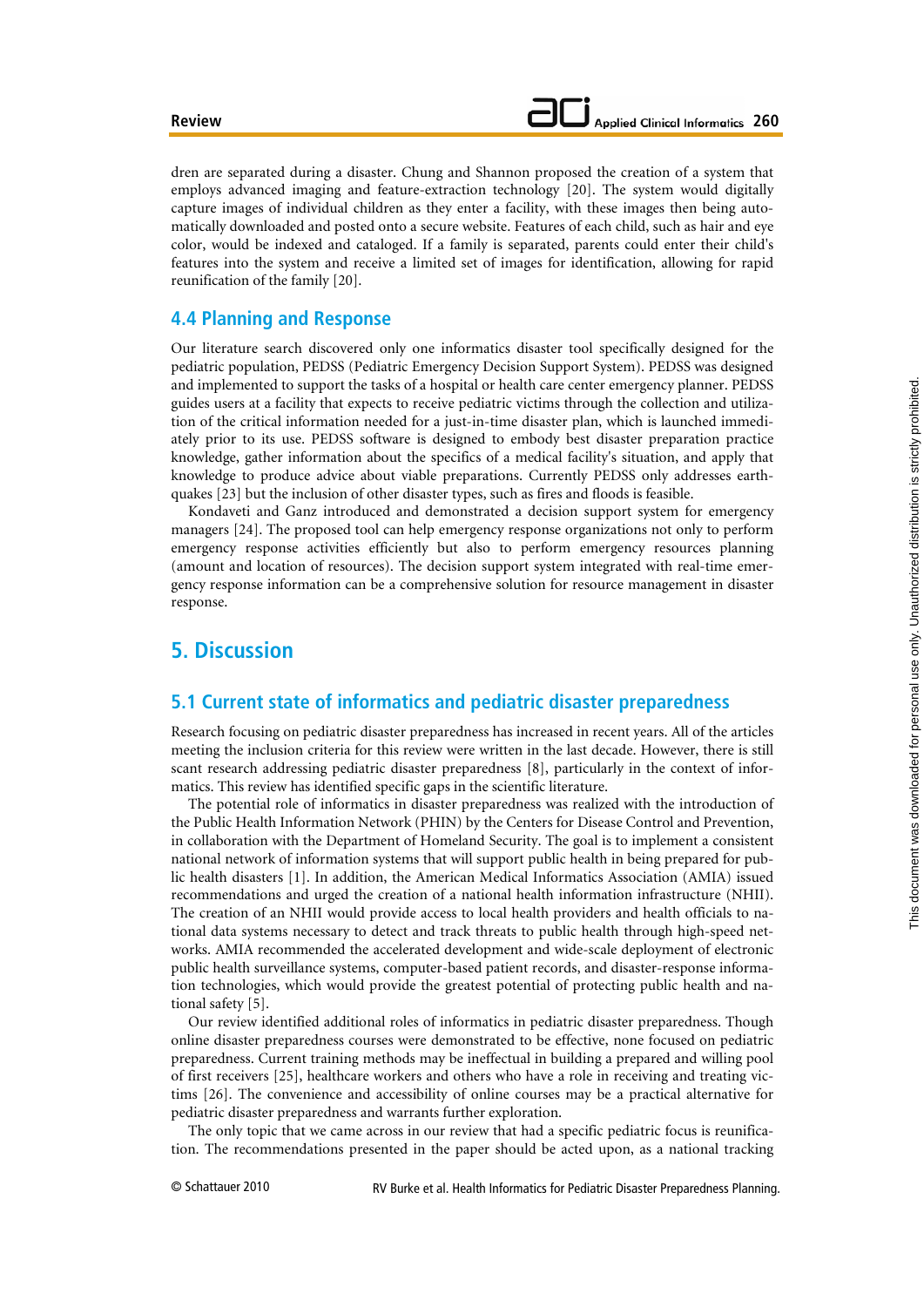system would greatly expedite reunification of families after a disaster. Existing infrastructure, such as school systems, electronic medical records, or the National Center for Missing and Exploited Children, can be employed to create such a system. Because children are dependent on others for their basic needs and care, planning for large numbers of homeless and even orphaned children is essential to disaster preparedness and management. Keeping children together or reuniting them with their parents is critical to the management of children in mass casualty incidents, as swift reunification of the child with the primary caregiver reduces the acute effects of community panic and upheaval and minimizes post-traumatic stress [27]. A large-scale drill, involving pediatric victims moving across county or state lines, is recommended in order to educate first receivers about the reunification process and to test and refine current reunification systems [22].

The only pediatric-centered disaster preparedness tool that we were able to find in the literature was PEDSS. This finding is perplexing since hospitals must have different supply sizes and medication dosages for children in the event of a disaster. PEDSS provides planning information in the event of an earthquake; efforts are underway to expand the types of disasters for which the application can offer recommendations.

#### **5.2 Recommendations**

Based on our findings, we have developed the following key recommendations for the incorporation of informatics into pediatric disaster preparedness:

- 1. Current and future national disaster preparedness informatics initiatives should be expanded to include experts and advocates capable of addressing pediatric needs.
- 2. Disaster preparedness informatics tools should be adjusted to accommodate pediatric specifications.
- 3. A national tracking system that employs existing infrastructure, such as the National Center for Missing and Exploited Children, should be developed to facilitate family reunification after a disaster.

# **6. Conclusion**

The literature pertaining to informatics and pediatric disaster preparedness is sparse and many gaps still persist. Current disaster preparedness tools focus on the general population and do not specifically address children, for whom special considerations must be made in the event of a disaster. The most progress has been achieved in family reunification. A significant amount of work remains to be completed in the other areas discussed.

#### **Clinical Relevance Statement**

Children are one of the most vulnerable populations in the aftermath of a disaster. Recently, informatics tools have been applied to disaster preparedness efforts; however, the pediatric population has largely been ignored. This paper introduces the practitioner to the current role of informatics in pediatric disaster preparedness and provides recommendations in areas in which informatics can be incorporated.

#### **Conflict of Interest**

The authors declare no conflicts of interest.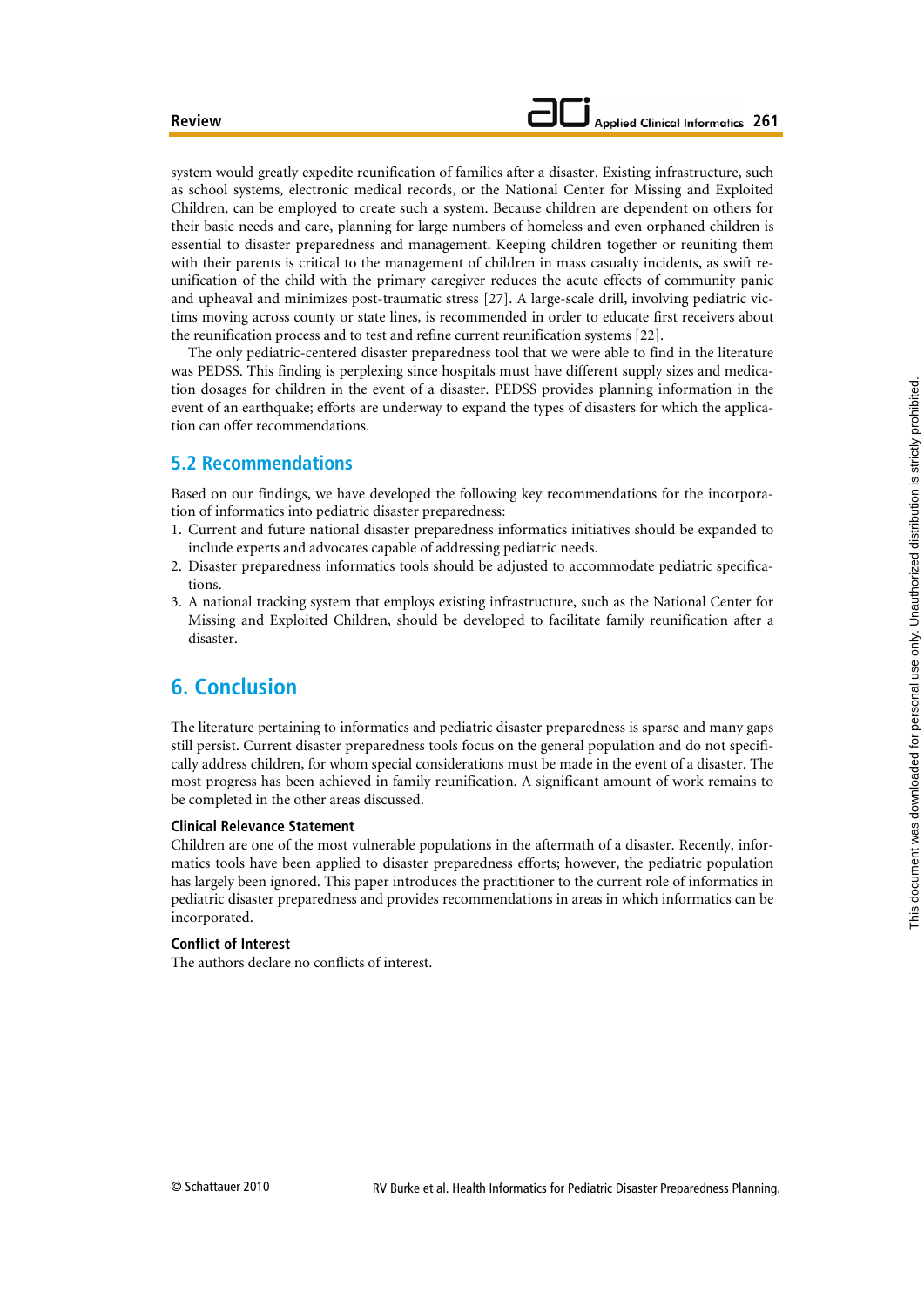#### **Review**





**Fig. 1** Flow chart of systematic review of the literature concerning informatics and pediatric disaster.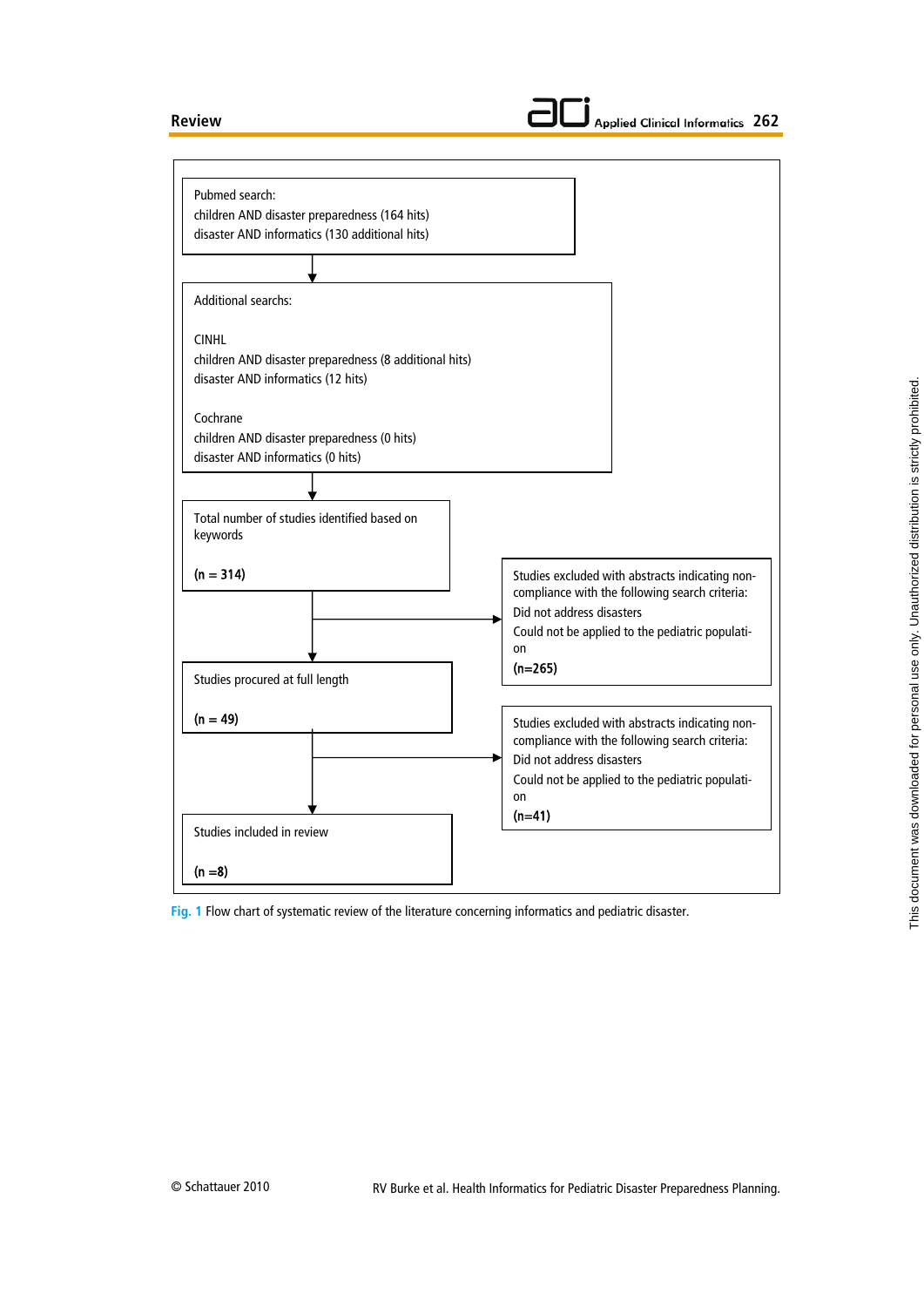#### **Review**

| <b>Author</b>      | Year | <b>Country</b> | <b>Specific-pediatric focus</b>            | <b>Theme</b>             | <b>Reference</b><br><b>Number</b> |
|--------------------|------|----------------|--------------------------------------------|--------------------------|-----------------------------------|
| Chung and Shannon  | 2007 | <b>USA</b>     | <b>Yes</b>                                 | Reunification            | 20                                |
| Harrison et al     | 2008 | <b>USA</b>     | No, but pediatric focus can be<br>included | <b>Tools</b>             | $\overline{2}$                    |
| Hubble et al       | 2006 | <b>USA</b>     | No, but pediatric focus can be<br>included | Education                | 18                                |
| Kondaveti and Ganz | 2009 | <b>USA</b>     | No, but pediatric focus can be<br>included | Planning and<br>reponse  | 24                                |
| Lund et al         | 2002 | <b>USA</b>     | No, but pediatric focus can be<br>included | Education                | 17                                |
| Neches et al       | 2009 | <b>USA</b>     | <b>Yes</b>                                 | Planning and<br>response | 23                                |
| Okada et al        | 2000 | Japan          | No, but pediatric focus can be<br>included | Education                | 19                                |
| Zhao et al         | 2006 | <b>USA</b>     | No, but pediatric focus can be<br>included | <b>Tools</b>             | 16                                |

**Table 1** Peer-reviewed papers on health informatics and pediatric disaster preparedness.